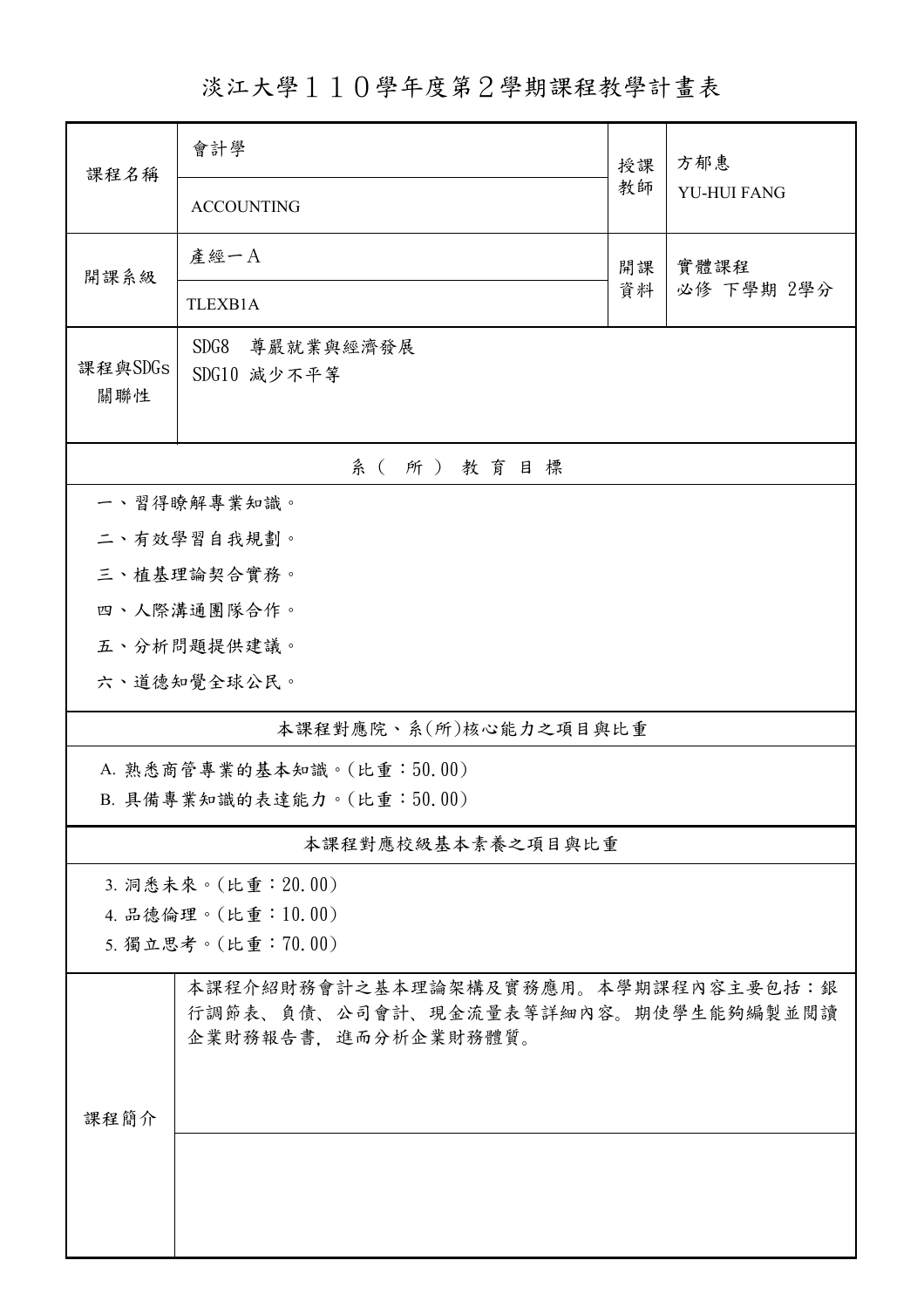|                                                                                                                                        | The main purpose of this course is to introduce basic framework and<br>practice of Financial Accounting. We will introduce internal control.<br>receivables, fixed assets, liabilities, etc. Further, students can prepare and<br>understand financial statement reports, then analyze a company's financial<br>structure. |                                                                                |                                      |                                                                                                                        |      |  |  |
|----------------------------------------------------------------------------------------------------------------------------------------|----------------------------------------------------------------------------------------------------------------------------------------------------------------------------------------------------------------------------------------------------------------------------------------------------------------------------|--------------------------------------------------------------------------------|--------------------------------------|------------------------------------------------------------------------------------------------------------------------|------|--|--|
| 本課程教學目標與認知、情意、技能目標之對應                                                                                                                  |                                                                                                                                                                                                                                                                                                                            |                                                                                |                                      |                                                                                                                        |      |  |  |
| 將課程教學目標分別對應「認知(Cognitive)」、「情意(Affective)」與「技能(Psychomotor)」<br>的各目標類型。                                                                |                                                                                                                                                                                                                                                                                                                            |                                                                                |                                      |                                                                                                                        |      |  |  |
| 一、認知(Cognitive):著重在該科目的事實、概念、程序、後設認知等各類知識之學習。<br>二、情意(Affective):著重在該科目的興趣、倫理、態度、信念、價值觀等之學習。<br>三、技能(Psychomotor):著重在該科目的肢體動作或技術操作之學習。 |                                                                                                                                                                                                                                                                                                                            |                                                                                |                                      |                                                                                                                        |      |  |  |
| 序<br>號                                                                                                                                 | 教學目標(中文)                                                                                                                                                                                                                                                                                                                   |                                                                                |                                      | 教學目標(英文)                                                                                                               |      |  |  |
|                                                                                                                                        | 學習財務會計基本原理與觀念/編<br>製財務報表/閱讀及分析財務報表                                                                                                                                                                                                                                                                                         |                                                                                |                                      | Understanding accounting principles and<br>concept/Preparing financial statement/Analyzing the<br>financial statements |      |  |  |
|                                                                                                                                        |                                                                                                                                                                                                                                                                                                                            |                                                                                |                                      | 教學目標之目標類型、核心能力、基本素養教學方法與評量方式                                                                                           |      |  |  |
| 序<br>號                                                                                                                                 | 目標類型                                                                                                                                                                                                                                                                                                                       | 院、系(所)<br>核心能力                                                                 | 校級<br>基本素養                           | 教學方法                                                                                                                   | 評量方式 |  |  |
| $\mathbf{I}$                                                                                                                           | 認知                                                                                                                                                                                                                                                                                                                         | AB                                                                             | 345                                  | 講述、實作                                                                                                                  | 測驗   |  |  |
|                                                                                                                                        |                                                                                                                                                                                                                                                                                                                            |                                                                                |                                      | 授課進度表                                                                                                                  |      |  |  |
| 週<br>次                                                                                                                                 | 日期起訖                                                                                                                                                                                                                                                                                                                       |                                                                                |                                      | 內 容 (Subject/Topics)                                                                                                   | 備註   |  |  |
| 1                                                                                                                                      | $111/02/21$ ~<br>111/02/25                                                                                                                                                                                                                                                                                                 | 課程介紹                                                                           |                                      |                                                                                                                        |      |  |  |
| $\overline{2}$                                                                                                                         | $111/02/28$ ~<br>111/03/04                                                                                                                                                                                                                                                                                                 | Chapter 8 Accounting for receivables                                           |                                      |                                                                                                                        |      |  |  |
| 3                                                                                                                                      | $111/03/07$ ~<br>111/03/11                                                                                                                                                                                                                                                                                                 |                                                                                | Chapter 8 Accounting for receivables |                                                                                                                        |      |  |  |
| 4                                                                                                                                      | $111/03/14$ ~<br>111/03/18                                                                                                                                                                                                                                                                                                 | Chapter 8 & Chapter 9 Plant assets, natural<br>resources and intangible assets |                                      |                                                                                                                        |      |  |  |
| 5                                                                                                                                      | $111/03/21$ ~<br>111/03/25                                                                                                                                                                                                                                                                                                 | Chapter 9 Plant assets, natural resources and<br>intangible assets             |                                      |                                                                                                                        |      |  |  |
| 6                                                                                                                                      | $111/03/28$ ~<br>111/04/01                                                                                                                                                                                                                                                                                                 | Chapter 10 Current liabilities                                                 |                                      |                                                                                                                        |      |  |  |
| 7                                                                                                                                      | $111/04/04$ ~<br>111/04/08                                                                                                                                                                                                                                                                                                 | 教學行政觀摩日                                                                        |                                      |                                                                                                                        |      |  |  |
| 8                                                                                                                                      | $111/04/11$ ~<br>111/04/15                                                                                                                                                                                                                                                                                                 |                                                                                | Ch 10 & Ch11 Non-current liabilities |                                                                                                                        |      |  |  |
| 9                                                                                                                                      | $111/04/18$ ~<br>111/04/22                                                                                                                                                                                                                                                                                                 | Ch11 Non-current liabilities                                                   |                                      |                                                                                                                        |      |  |  |
| 10                                                                                                                                     | $111/04/25$ ~<br>111/04/29                                                                                                                                                                                                                                                                                                 | 期中考試週                                                                          |                                      |                                                                                                                        |      |  |  |
| 11                                                                                                                                     | $111/05/02$ ~<br>111/05/06                                                                                                                                                                                                                                                                                                 | Chapter 12 Corporations: Organization, share<br>transactions and equity        |                                      |                                                                                                                        |      |  |  |